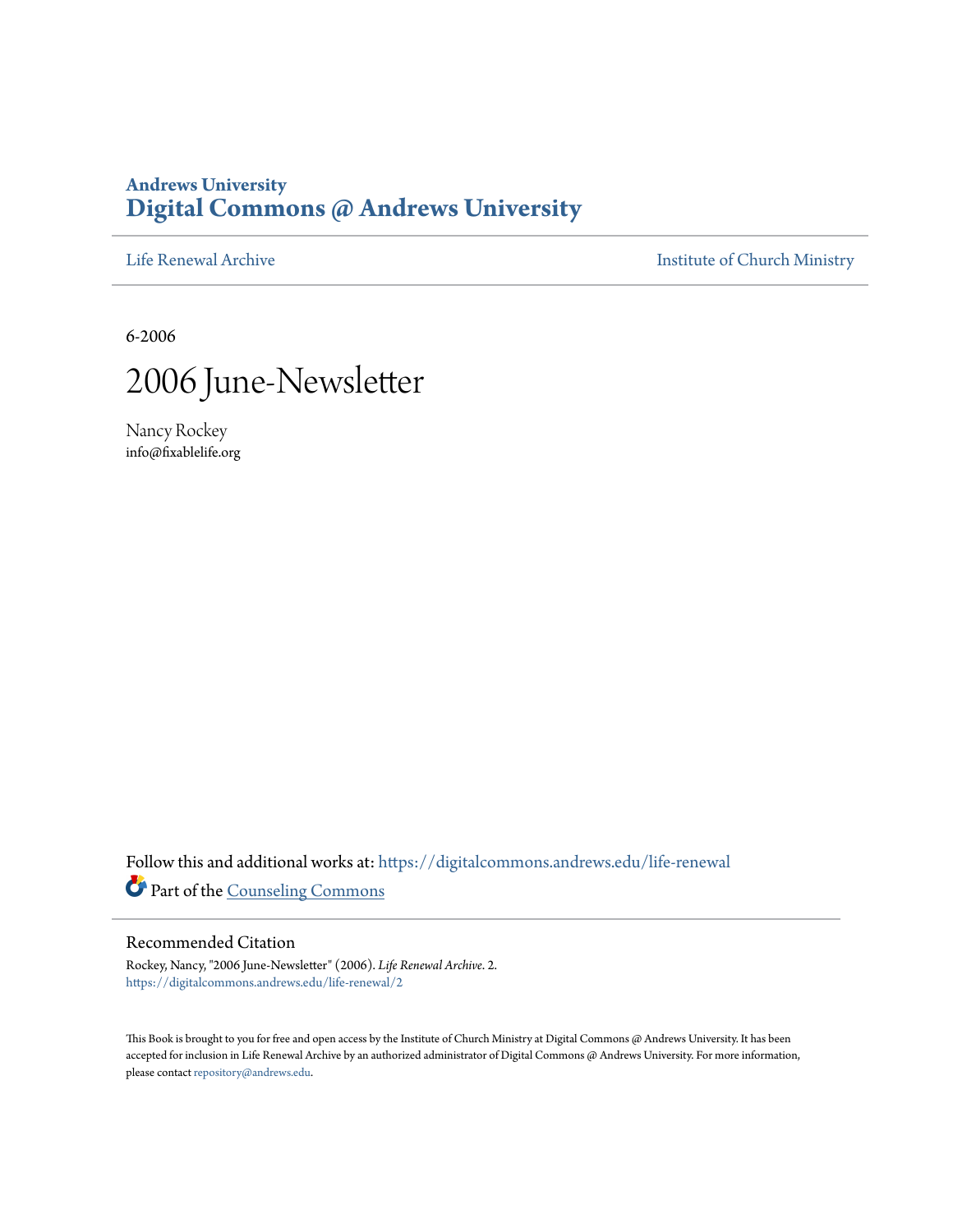# LRI Newsletter June 2006

*Introduction News from Nancy What's New at LRI Upcoming Events LRI Connect Contact me Coming next time...*

### **Introduction**

Hi! My name is Karen, and I'm the editor of the newly-launched Life Renewal Institute (LRI) newsletter. We at LRI will be reaching out to you, keeping you informed of the latest research findings, tips you can use, articles of interest, upcoming events and other services we have to offer. We hope that you will reach out to us as well – questions, comments, what's working for you, and what's not.

What is Life Renewal all about? Most of you that have subscribed to this newsletter have had some experience with LRI – participating in seminars, discussion groups, etc. I've heard Ron and Nancy speak, following with the small-group discussions (more than once), and I'm still sorting things out.

I do know this much – I knew that while I didn't have the worst life experience that a person could have, I also knew that I wasn't as happy as I thought I could be. What was missing?

I've been happily (mostly) married for eight years, and my husband and I had probably been very typical, with our share of disagreements and arguments. Something's changed – not sure how or when changes occurred, but the evidence is there. Here's an example: after feeling the stress of spending too much time and too much money on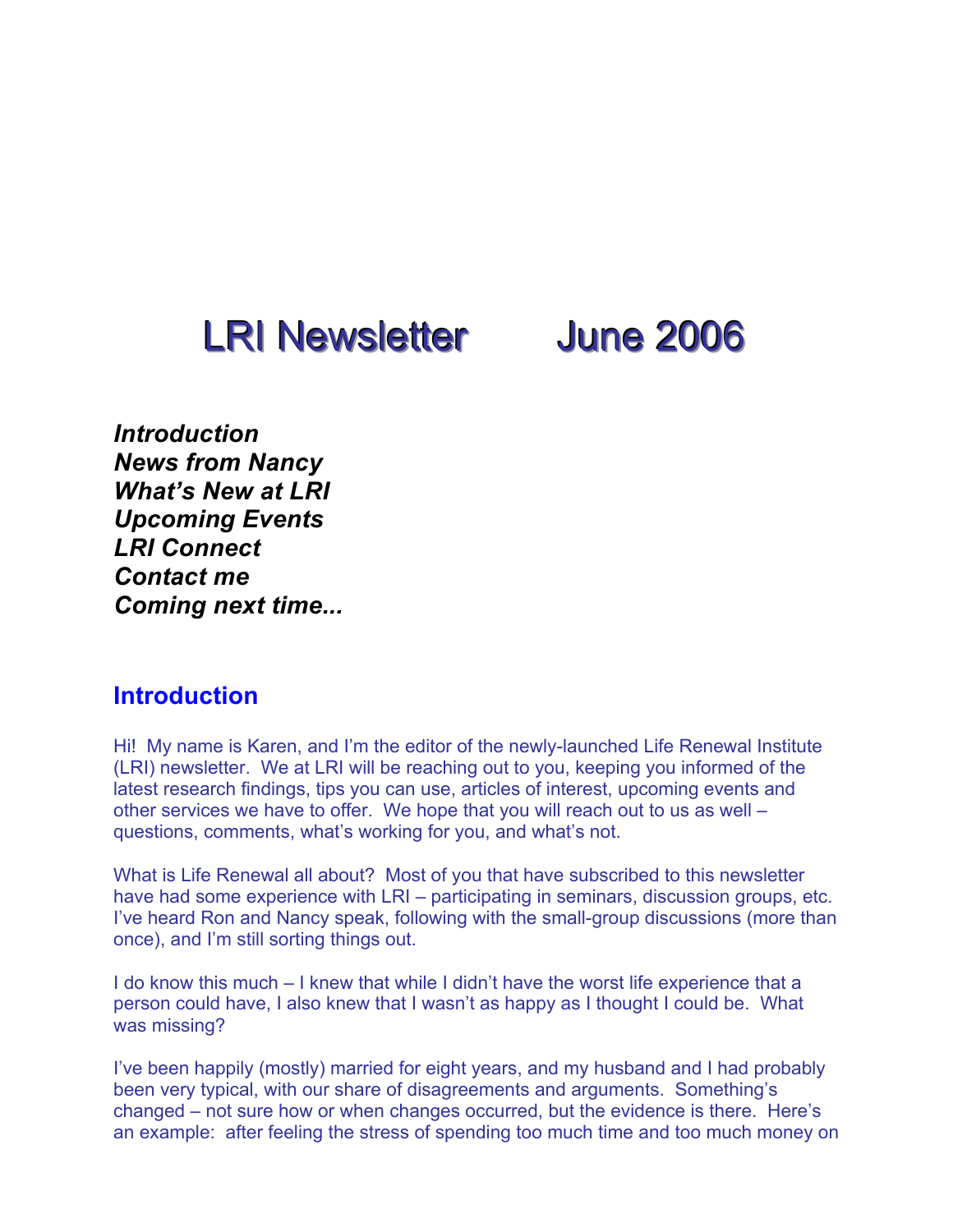home improvement projects, we were drawing to a close on our plans for remodeling inside the house. Having high needs for the approval of others, and believing that people only like me based on the image that I project, I have trouble seeing the beauty of the changes we have made inside the house, and see only the problems where now the outside of the house needs help. What I thought would be a casual and fun conversation with my husband on potential ways to re-do our patio and walkways, turned quickly into a "heated" discussion. Yes, I mean a huge, ugly, painful argument – just waiting to happen.

A few years ago, a disagreement on what and when to work on the house would have turned into a serious argument that would have brought to the surface everything that we don't like about each other. Instead, by taking a look at our beginnings, how we were raised, and how that affected why we are the way we are now, we were able to realize how we were only playing the tapes that were programmed into our heads as kids, and that those tapes don't apply to our lives today.

What does that mean? I say, "Let's talk about doing something with that ugly patio". He hears me saying, "I had too much time on my hands today, and thought of a project that you can do in your spare time". (He has no spare time!) He hears, "I'm not interested in what your plans were for the next umpteen weekends, I don't care if we have the money or not, I want what I want and I want it now." He hears, "You don't really matter, it's about what I want".

I hear from him, "I don't care about the house. If I don't care about the house, I don't care about you - or our family - or our life together." "Aren't you ever satisfied?" "Why can't you ever be happy?"

See the problem here? What could have been a simple conversation about paving a patio had the potential to bring on an argument leaving both of us feeling unimportant, unloved, frustrated, angry, and resentful, . *Especially when neither of us actually said those things! We think we heard those attacking statements – but they were never actually said! Nonetheless, we each react to what we thought we heard, regardless of whether the words were actually spoken!*

See the beauty here? Because of the work of Life Renewal, we caught ourselves in time. We realized that we were reacting on some sort of auto-pilot. We really didn't hear the words that each other spoke. We heard only a word, a phrase, some trigger to launch a response from some deep level in ourselves, which makes us react inappropriately. These responses come from how we were programmed – how we were raised as kids – our beginnings. What could have been a horrible argument turned into a positive learning experience for both of us!

Did I mention that my husband has not participated in any seminars, discussion groups, read books, etc.? I've been the lone student here, yet our family has reaped the benefits of the education that I am receiving. He is much more aware, and is catching himself changing for the better as well!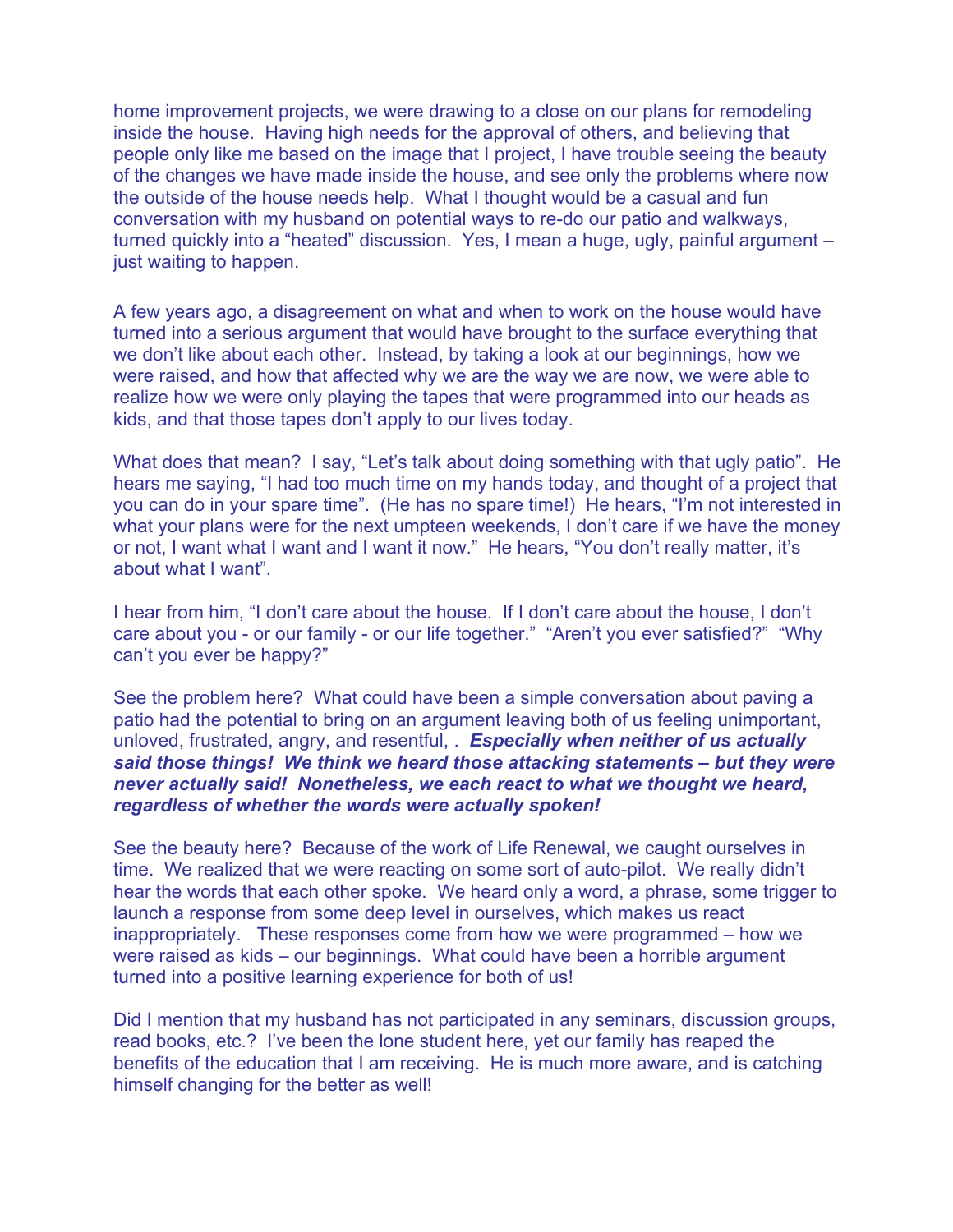Sorry, that's kind of a long story – I just feel so strongly about the value of what the Life Renewal Institute has to offer. I hope that this new newsletter will help you access the vast resources available to you through LRI.

### **News from Nancy**

Those of you who have been to a seminar or two will recall our repeated offers for anyone who wants our vast library of books on sexuality, to "come and get 'em." Well, no one has come, so we decided to renovate our family room, and, in the process, get rid of all those excess books. As we were going through two small cupboards, looking at all of the items in them, we re-discovered a letter that had been sent to us in 1997. Its content is such a story of healing and hope that we decided to share pieces of it with you.

The author has given permission to tell her story. We are reminded as we re-read it, how much people hurt and long for help and healing, and how important it is that this message of understanding and hope is given to others who may be in despair.

The female author tells of being raised on a farm, the oldest daughter of eleven children and the "apple of her father's eye." Mother had "chosen" the eldest son as her favorite, but was jealous of the fact that her husband had chosen his first daughter. As a young girl, Mary (a pseudonym) was sexually molested by her older brother, and having been threatened by him to not tell, never shared the abuse with parents or anyone else.

When Mary was a married adult, her father suffered a mild stroke, from which he recovered physically, but not psychologically. He became mean-spirited toward Mary's mother and spoke of plans to take her life. As a result, Mary made plans for a psychological evaluation, and he was sent to an institution for the process. Mary and her husband bought a little house five hours away, and moved Mother into it to protect her from her husband. While in the hospital, the father hired an attorney, and was released after 120 days of confinement, still determined to "get" his wife.

In the family upheaval caused by father's institutionalization, a long-hidden secret was revealed. Mary's father had molested every one of his grandchildren, including Mary's daughter. Shortly after this was discovered, Mary's father had a massive stroke and died.

In an attempt to help her daughter, Mary asked her mother to write a letter to her already-married grandchild, telling her that she loved her and was so sorry for what Grandpa had done. Mother would have none of it. Blowing up at Mary, she screamed, "This is not my fault." Again, Mary was discounted and demeaned by her mother, as she had been throughout childhood.

After this visit, Mary's mother called another daughter, and convinced her that Mary was "cracking up" and they needed to get her committed to a mental institution. Messages were left on Mary's sibling's answering machines, and, fortunately, a brother came to Mary's defense, confronting his mother, who denied her part in the evil plan. At this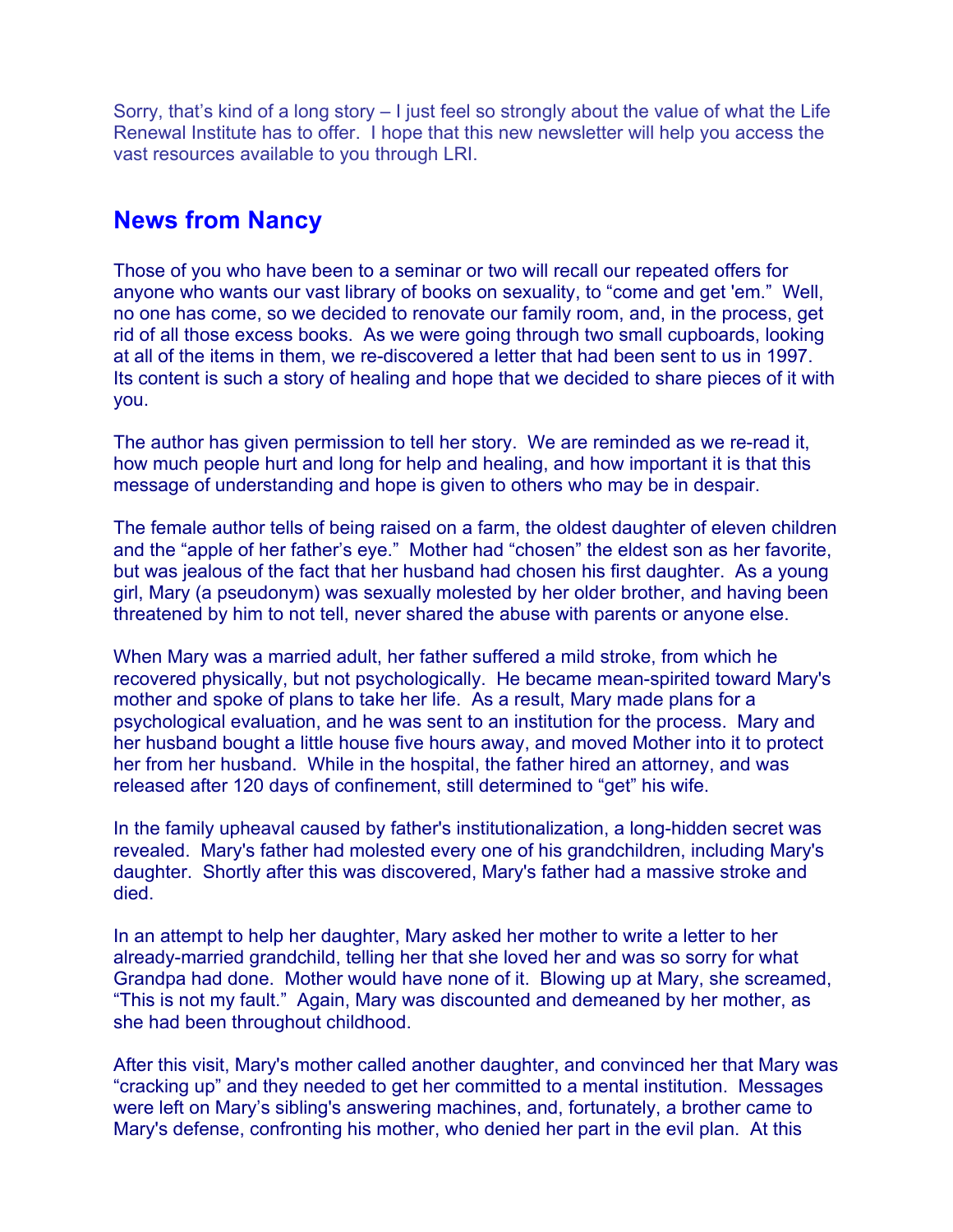point, Mary shared with her mother that she had been molested by her oldest brother, and therefore understood the pain her daughters and nieces were suffering. "I wish you hadn't told me that!" was mother's response. No sympathy, no understanding.

Betrayed by her oldest brother, her father, and her mother, Mary suffered with resentment, hatred and bitterness for a long time. However, at two women's retreats she attended, she got the help she needed to begin to understand her feelings and those of her daughter and nieces. She came to sense her need for forgiveness for her attitudes and her need to offer forgiveness to those who had betrayed her. Her healing took a couple of years, but with it, a burden carried far too long, was finally lifted.

"Child abuse must be addressed", Mary says. If the statistics are so high, if so many men and women have been thus abused, they must be treated with the love and compassion of caring people who will walk alongside them in the process of recovery. They need to know that their feelings and their behaviors are expected, considering the depth of pain they carry, and that they can and will diminish or disappear with proper care or treatment.

Consider Mary, and the thousands upon thousands like her, who long for emotional health and happiness and know not how to find it. Suffering in silence can and will cause physical as well as psychological wounds. Perhaps you and your testimony can be "just the thing needed" for someone who is in pain today. Your willingness to share can provide hope for the hopeless. Let us suggest that whenever you can, you point the hurting to www.yourLRI.com where hope and help is available.

### **Turkey, Russia and Romania?**

We have decided that when it comes to human interaction and a work of healing that needs to be done for those who suffer emotionally, there are no accidents!

Several months ago, while doing research for "*The Journey",* we found a couple living about 12 miles from where Nancy grew up, who have studied Parental Rejection for some 45 years, in over 200 different cultures. The amusing thing about this couple is that their names are Ron and Nancy Rohner. When we contacted them, introducing ourselves as Ron and Nancy Rockey, Dr. Rohner was also amazed at the name similarities and the interest we share in the science of rejection, and how it affects our lives.

Long story short, we decided to take a train ride from Philadelphia to New London, Connecticut, and then rent a car and make the drive to the University of Connecticut in Storrs. By appointment, we met Ron and Nancy Rohner, and enjoyed a delightful afternoon, dinner, and evening with them, comparing notes and acquiring their research.

As a result of this meeting, we have been asked to speak at the International Congress on Parental Acceptance and Rejection being held in Istanbul, Turkey, June 22-24, 2006. We are to present our recovery program there. What a thrill to meet with professionals from all over the world and to make available to them our new program, "*The Journey"*.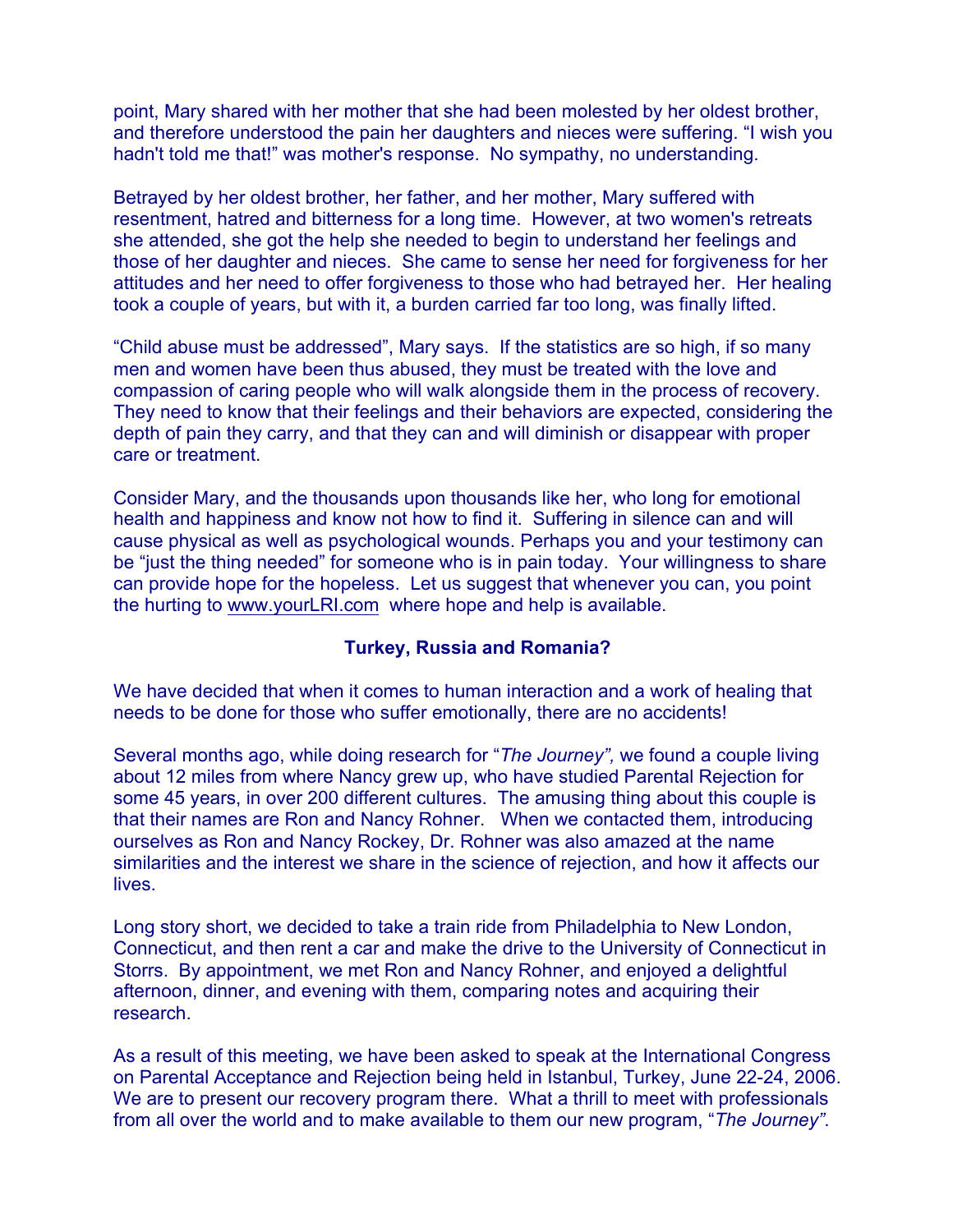After our time in Turkey, we will travel to Moscow, Russia, to conduct seminars in Moscow and another Russian city. We will be accompanied by The Director and the Assistant Director of the Media Center, and their spouses.

Just this week we received an invitation to go to Romania for a day or two while in Russia. We are not sure that this can be arranged at this late date, but understand that there is a great work going on in Romania with our materials. The workbook of "Binding the Wounds" has been translated into that language and they have asked to translate our book, "Belonging" as well.

How exciting it is for us to see that a message of hope and healing is traveling around the world! And, by the way, about 120 people in Singapore are in recovery classes as a result of our time there. WOW!

### **What's New at LRI**

Finally – *"For Men Only"*, the long-awaited sequel to Shaunti Feldhahn's extremely popular, *"For Women Only"*. In *"For Men Only",* Shaunti teams with her husband to address the inner workings of the female mind. What makes her tick? How to know when it is, or is not, about you. This quick, easy-to-read, approach contains very specific tips you can use right away to start improving your relationship.

Also, check out, "*The New Brain (How the Modern Age is Rewiring Your Mind)"* by Richard Restak, M.D. The author of the companion books to the PBS special, "*The Secret Life of the Brain*", offers insight into modern brain science that only a few decades ago would have been thought of as science fiction. We can now study the brain and how it functions as we experience an emotion, make a decision, or even tell a lie. Dr. Restak says that in the era of the New Brain, it will be necessary to tread carefully, lest we imprison ourselves in concepts that diminish, rather than enhance, our freedom.

Visit the Products section on our website: http://69.20.113.203/index.asp?PageAction=VIEWCATS&Category=10 We offer a complete selection of books, CD's, DVD's, and other training materials available to help educate yourself in the process of recovering from the damage and wounds received in your early life. Start your new life today!

## **Upcoming Events**

September 29 – 30 Nashville, TN The Journey<br>October 27 – 28 Manassas, VA The Journey

Manassas, VA The Journey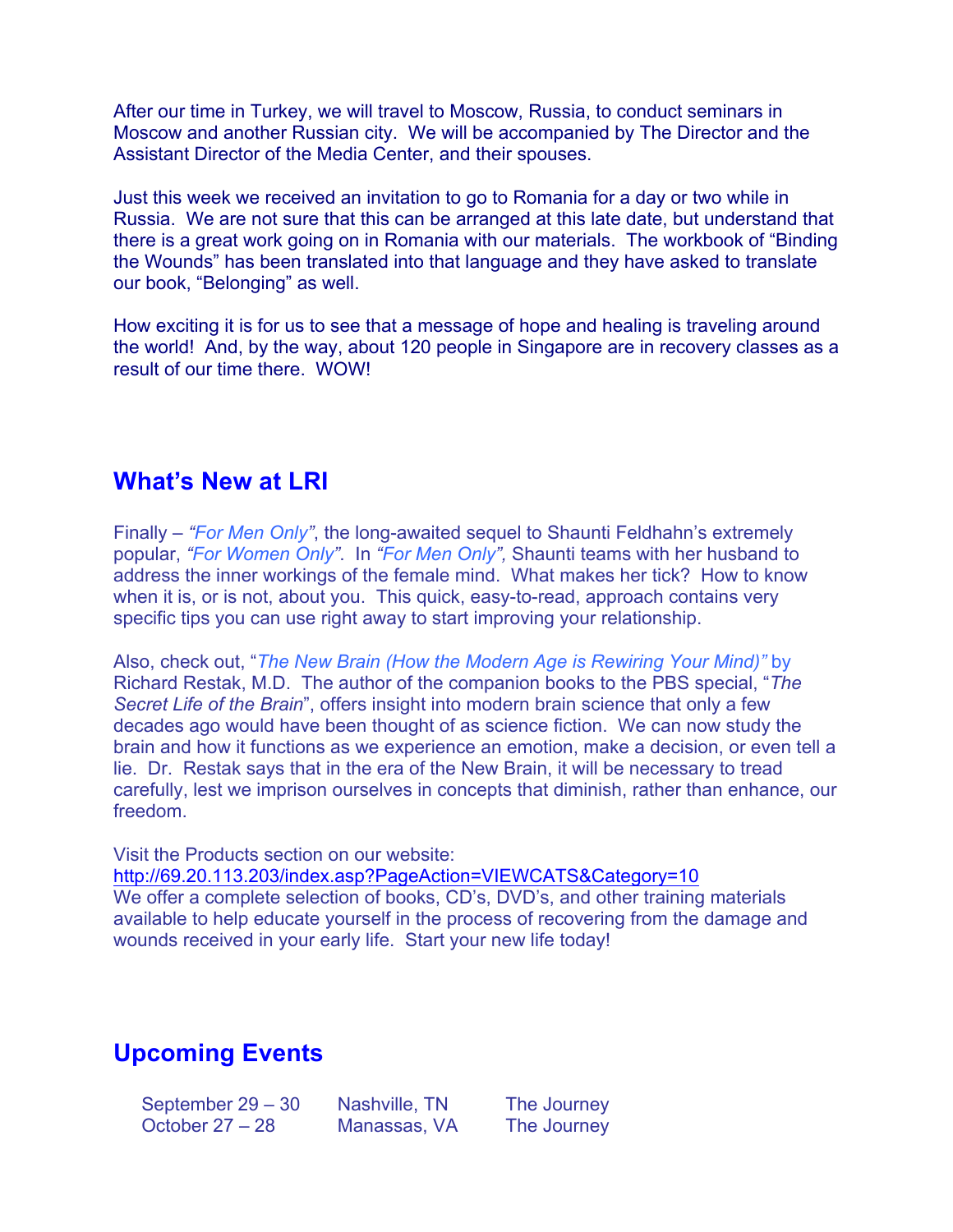| November $3 - 4$   | Walla Walla, WA  | The Journey                      |
|--------------------|------------------|----------------------------------|
| November $12 - 18$ | Philadelphia, PA | EIDO (more on this to follow!!!) |

Get more details about these exciting programs at our website: www.yourlri.com/seminars.htm and www.yourlri.com/images/e-brochure.pdf

### **LRI Connect**

Share your thoughts and questions with others on the conversation part of our website. You'll see a variety of topics available for discussion, or add your own! A simple log-in takes you to the forum to share, ask questions, and learn from others.

LRI Connect was created by you, for you, and needs your input to take off! Please help us launch our discussions by visiting frequently, and posting replies. We've started with four general categories to help start the discussions, so feel free to jump in where you have something to say, or even start your own topic and get a new discussion going!

This is where we need to hear from you – what changes have you seen in your life since you started the process of recovering from the wounding you received? What do you need help with, or still have questions about?

If you're new to this type of discussion forum, you will need to register. Please be assured that everything is completely confidential – the only identifying info that appears online is the screen name that you have chosen for yourself – not your name or e-mail address. Your screen name also serves as your password.

If you've registered previously, and forgotten your screen name, we can help you with that as well, following the instructions provided.

Follow me to LRI Connect: www.yourlri.com/lriconnect.htm

### **Contact me**

with your comments or questions on the LRI Newsletter – I'd love to feature your experiences in upcoming editions. Hit "Contact Us" on our website, www.yourlri.com, or e-mail me directly at Karen@yourLRI.com.

### **Coming next time...**